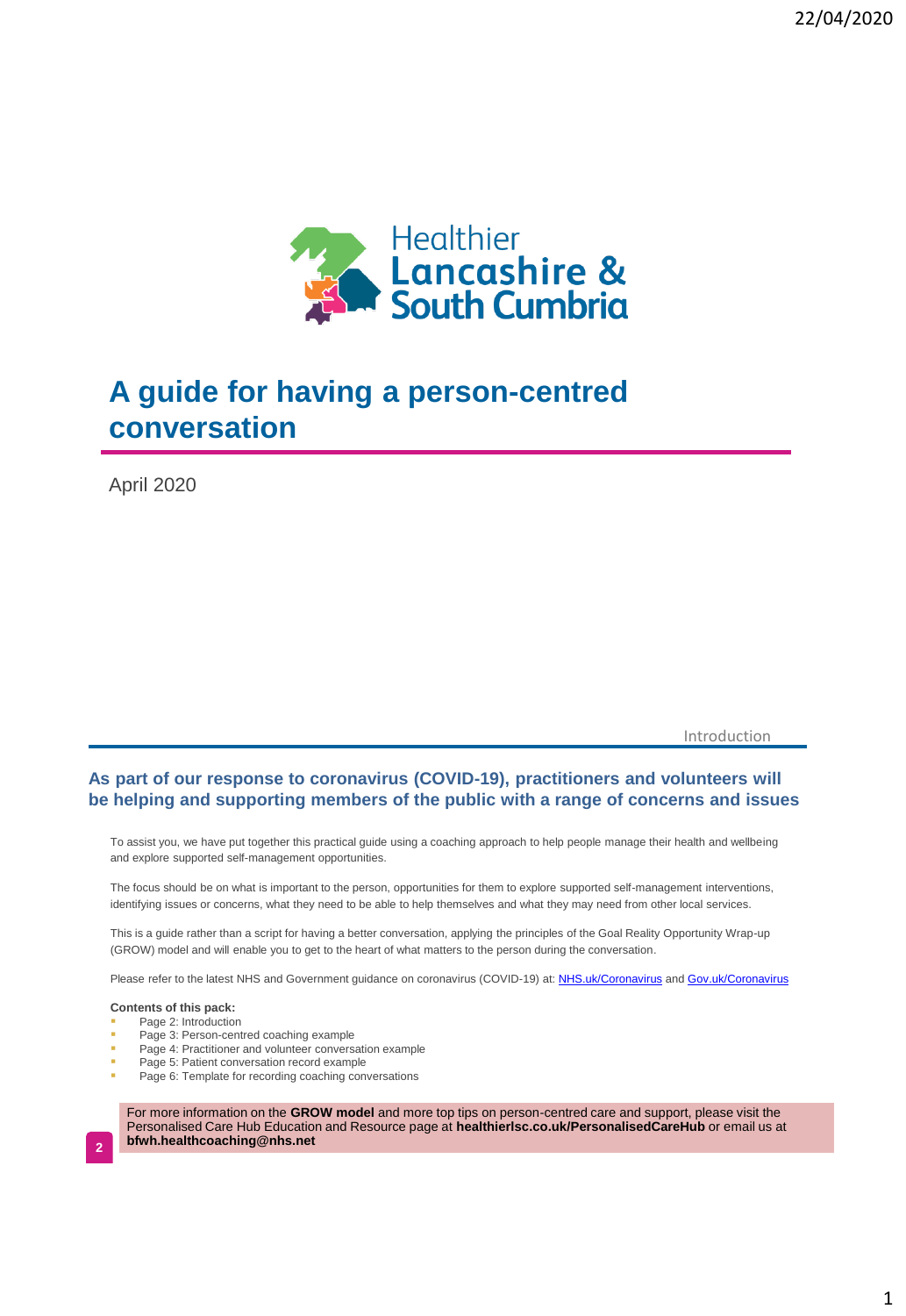# **1. A person-centred coaching conversation example**



## **2. Practitioner and volunteer conversation example**

| 1. Your goal for the<br>conversation<br>How can I help you?<br>What is concerning you right<br>now?<br>How do you want things to be<br>different? | 2. Concerns<br>Tell me a bit more about your concerns and how they<br>affect you? May be any of these:<br>Self, family or both?<br>Health, physical, mental health?<br>Daily routine?<br>Social distancing<br>Self isolation?<br>Finances, housing, food, prescription<br>٠<br>Returning to clinical practice / deployed to a<br>٠<br>different work area / team or speciality |
|---------------------------------------------------------------------------------------------------------------------------------------------------|--------------------------------------------------------------------------------------------------------------------------------------------------------------------------------------------------------------------------------------------------------------------------------------------------------------------------------------------------------------------------------|
| How confident are you in the options we've explored 1-10,                                                                                         | What would you say is your priority right now that<br>you'd like to talk more about?                                                                                                                                                                                                                                                                                           |
|                                                                                                                                                   | 3. Reality<br>Can you tell me more about your situation and<br>circumstances?                                                                                                                                                                                                                                                                                                  |
| 6. Explore: choice and control (exploring the options and                                                                                         | Sounds like ? (check you're on the same page with<br>the person)                                                                                                                                                                                                                                                                                                               |
|                                                                                                                                                   | Can you tell me what you know about the current public<br>health guidance on COVID-19 (distancing, self isolation,<br>hand washing).                                                                                                                                                                                                                                           |
| 5. Self-care<br>What steps are you taking                                                                                                         | What have you tried already and what worked and didn't<br>work?<br>Can you tell me how you are managing these changes?                                                                                                                                                                                                                                                         |
| and safe?                                                                                                                                         |                                                                                                                                                                                                                                                                                                                                                                                |
| Public health guidance for                                                                                                                        | 4. Important people in your life<br>$\bullet$                                                                                                                                                                                                                                                                                                                                  |
| Do I have your permission to pass your details on to? For?                                                                                        | Can you tell me about the important people in your life<br>and how often you see them?<br>. Who usually helps and supports you and do they still?                                                                                                                                                                                                                              |
|                                                                                                                                                   | to keep yourself healthy<br>COVID-19.                                                                                                                                                                                                                                                                                                                                          |

and how often you see them? • Who usually helps and supports you and do they still?

your life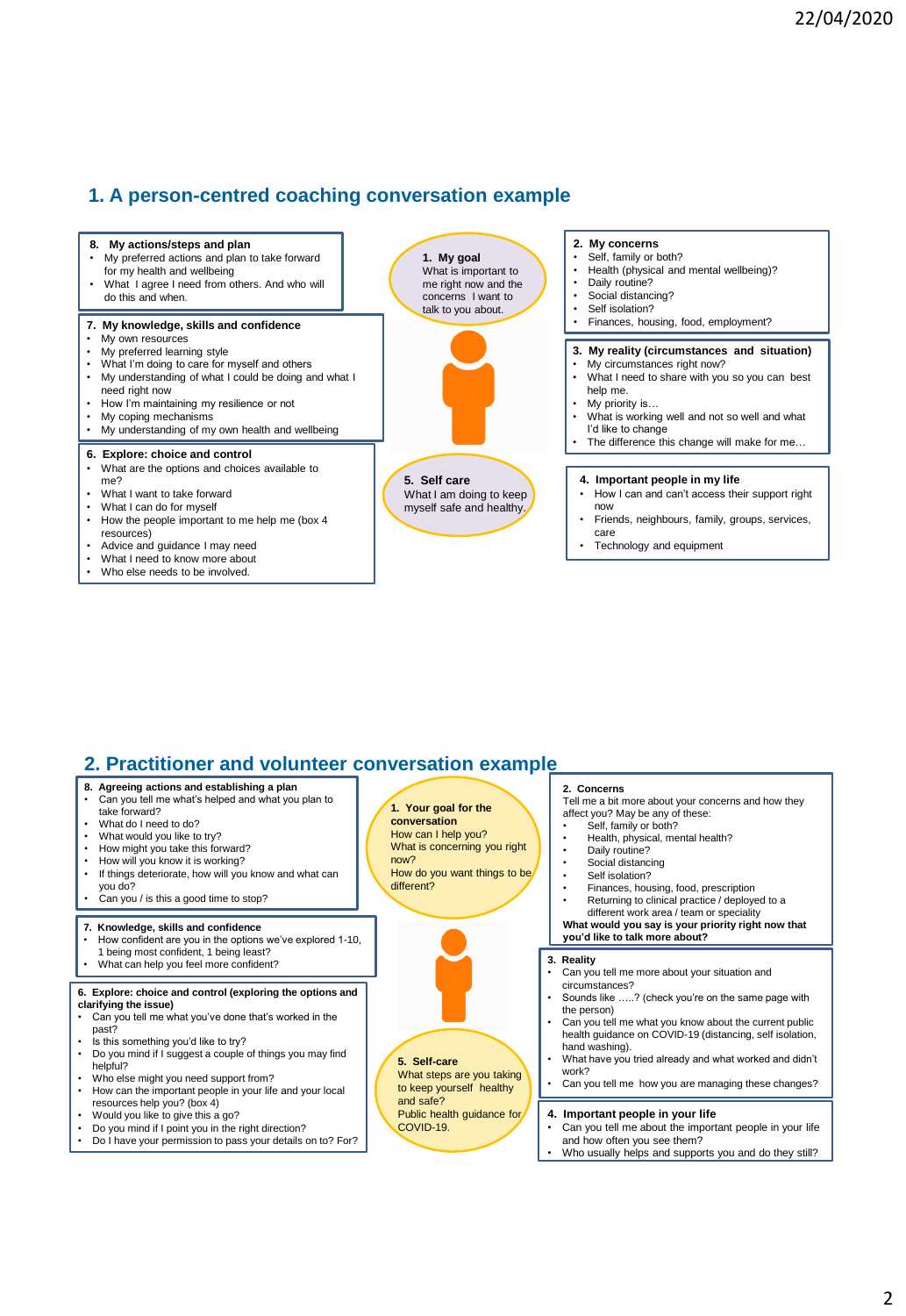# **3. A person-centred care conversation with Anne, a patient**

### **8. Plan and actions: Who and when**

- My actions: this week I will: Ask my sister if she can help me get my food shopping Speak with my neighbour and ask if she minds collecting my prescription and medication.
- Ask John to speak with his work and explain he lives with me and I need to self isolate due to my health and if he can work from home.
- Speak with my GP to ask about my meds review and blood tests results.

### **Practitioner / volunteer actions:**

Anne has agreed she wants me to refer her to a local organisation that is helping people reduce their social isolation and remain resilient.

#### **7. Knowledge, skills and confidence**

- I am usually very confident managing my own health but I do need to get my recent blood results back and my medication reviewed. I feel more able to ask my neighbour and sister to help me.
- I prefer to try things out first before committing to them.

#### **6. Explore, choices and options**

- I will discuss with John about him stopping working due to living with a person who needs to self isolate or increase my self isolation between me and John to minimise contact and / or spread.
- Write a list and text to my sister, so she can do my food
- **5** Keeping in touch with friends. shopping. Ask my neighbour to collect my medication. • Ideas to reduce my isolation, such as John setting up face time and online calls to my daughter and sister.





**5. Self care and what I'm doing to keep myself healthy and well**

I've been doing my exercises in the house and in the garden as I know it's important to keep moving. I keep in touch with my daughter and with my sister.

### **2. Identified concerns**

Getting my repeat medication, buying food, missing my hospital check ups, my son and managing his anxiety about his job. My daughter is a nurse and I'm worried she may catch the virus. I'm also worried about becoming isolated if this goes on for a several months

#### **3. Reality of the situation and circumstances and priorities**

I live with my son, John who has ASD. John works but is worried about travelling on public transport and about me getting unwell. I am having to self isolate as I have COPD and other health conditions and can't get my shopping or my medication and I'm missing my exercise class and seeing friends. I'm worried about John if I become unwell and about Kate as she lives alone. I don't want to be a burden on others as everyone is worried.

#### **4. The important people and connections and how to make use of these**

John my son who is 19. My daughter Kate is a nurse and lives in Manchester. My friend Mary lives a couple of doors away, my sister and her family live locally but they both work. I'm missing my friends from my exercise class.

# **Template for completion**

**1. What's important to me right now and my goal for this conversation 5. Self care and what I'm doing to keep myself healthy and well 2. Identified concerns 3. Reality of the situation and circumstances and priorities 4. The important people and connections and how to make use of these 6. Explore choices and options 8. Plan and actions: who and when 7. Knowledge, skills and confidence**